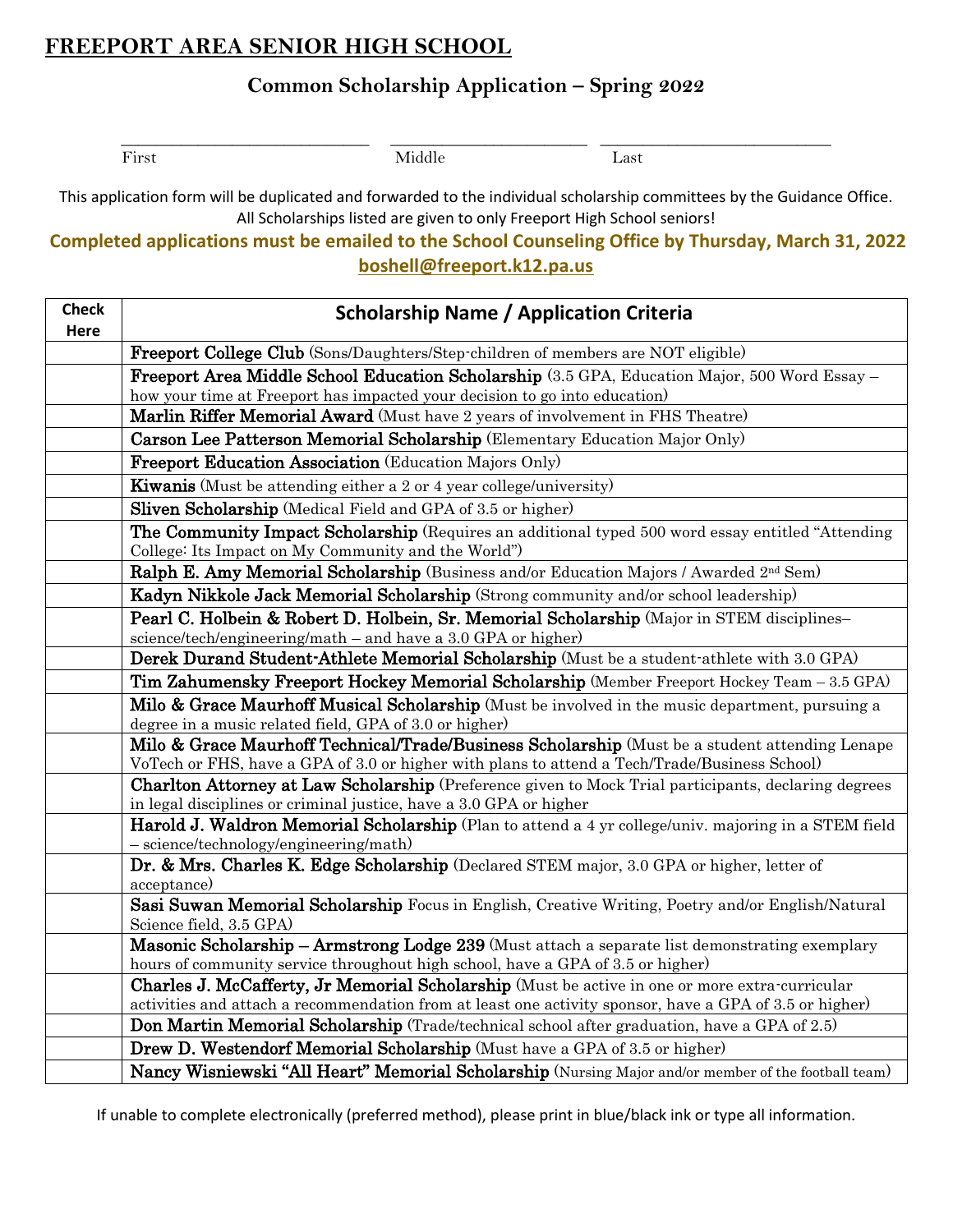#### FREEPORT HIGH SCHOOL COMMON SCHOLARSHIP APPLICATION

| <b>Student/Parent Information</b><br>1.                                  |                      |
|--------------------------------------------------------------------------|----------------------|
|                                                                          |                      |
|                                                                          |                      |
|                                                                          |                      |
|                                                                          |                      |
| 2.<br><b>Financial Aid Information</b>                                   |                      |
| Parents Financial Resources (Gross Income)                               | $$200,000+$          |
|                                                                          |                      |
| Student's Financial Resources                                            |                      |
| <b>Student Savings</b>                                                   | $\frac{1}{\sqrt{2}}$ |
| Earnings from Employment                                                 |                      |
| TAP 529 Account                                                          |                      |
| Other Relatives/Step-Parents, etc                                        | $\frac{1}{1}$        |
| Other Sources (Scholarships/Loans                                        | $\sim$               |
| Socials Security, Veteran Benefits)                                      |                      |
| Have any other savings been put into place for financing your education? | Y                    |
|                                                                          |                      |

#### Has any household members attended a school of higher education within the past five years? If yes, please list

| Name | Year(s) | Name of School | Cost/Yr |
|------|---------|----------------|---------|
|      |         |                |         |
|      |         |                |         |
|      |         |                |         |

#### 3. Post High School Education that you Plan to Attend (University/College/Business/Technical/Hospital/etc.)

| School Name(s) by order of choice | Cost/ Yr | Accepted? Scholarship Amount Received? | Major | Length of Course |
|-----------------------------------|----------|----------------------------------------|-------|------------------|
|                                   |          |                                        |       |                  |
|                                   |          |                                        |       |                  |
|                                   |          |                                        |       |                  |
|                                   |          |                                        |       |                  |

While attending post-secondary education, do you intend to:



Commute from parents' home<br>Reside in a residence hall<br>Reside off campus in an apart Reside in a residence hall

\_\_\_\_\_\_\_\_\_\_\_\_\_\_\_ Reside off campus in an apartment